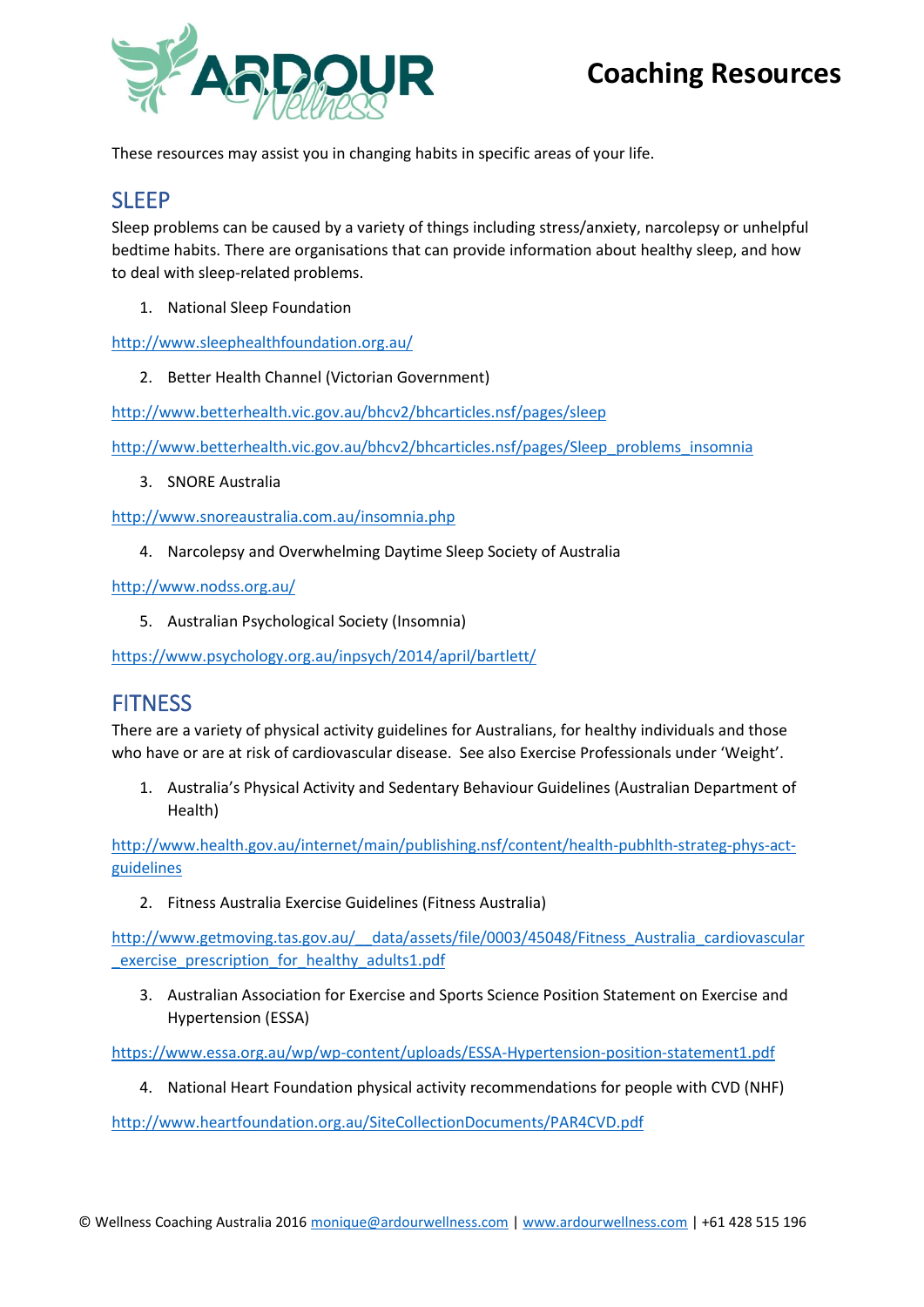

### WEIGHT LOSS

There are several resources available to people in relation to weight loss. These include behaviourchange professionals (coaches), nutrition specialists, psychological specialists, exercise professionals and information related to these.

#### **Wellness Coach**

A wellness coach is a professional who helps you envision a healthier future, change your behaviour and develop lasting, heathier habits. They can help you to challenge your thinking and the status quo, to get you unstuck and help you move forward.

1. Resources: [Coach Yourself To Wellness Book Set](http://www.wellnesscoachingaustralia.com.au/e-shop/books/coach-yourself-to-wellness-bookset)

#### **Dietician**

Dieticians work with people to understand the relationship between food and health, and to make dietary choices to maintain health and prevent disease. They have specific training in food, nutrition and dietetics.

- 2. Resources:<http://daa.asn.au/for-the-public/smart-eating-for-you>
- 3. Find an Accredited Practicing Dietician:<http://daa.asn.au/for-the-public/find-an-apd/>

#### **Nutritionist**

Like Dieticians, Nutritionists work with people to understand the relationship between food and health, and to make dietary choices to maintain health and prevent disease. They may have the same or more general training, but are not qualified to provide medical nutrition therapy or dietary intervention.

- 4. Resources:<http://www.nutritionaustralia.org/national/food-and-nutrition>
- 5. Find a Registered Nutritionist: [http://www.nsa.asn.au/index.php/find\\_a\\_nutritionist/](http://www.nsa.asn.au/index.php/find_a_nutritionist/)

#### **Counsellor**

Sometimes, people have eating problems or disorders that are related to emotional or psychological issues. Counsellors or Psychologists can help in these situations.

- 6. Find a Registered Counsellor[: http://www.theaca.net.au/find-registered-counsellor.php](http://www.theaca.net.au/find-registered-counsellor.php)
- 7. Find a Registered Psychologist:<https://www.psychology.org.au/FindaPsychologist/>

#### **Exercise Professionals**

Exercise professionals can help you get started with a safe and effective exercise program for weight loss.

- 8. Fitness Australia Find an Exercise Professional<http://www.fitness.org.au/directory/reps/1>
- 9. ESSA Find an Accredited Exercise Physiologis[t https://www.essa.org.au/find-aep/](https://www.essa.org.au/find-aep/)